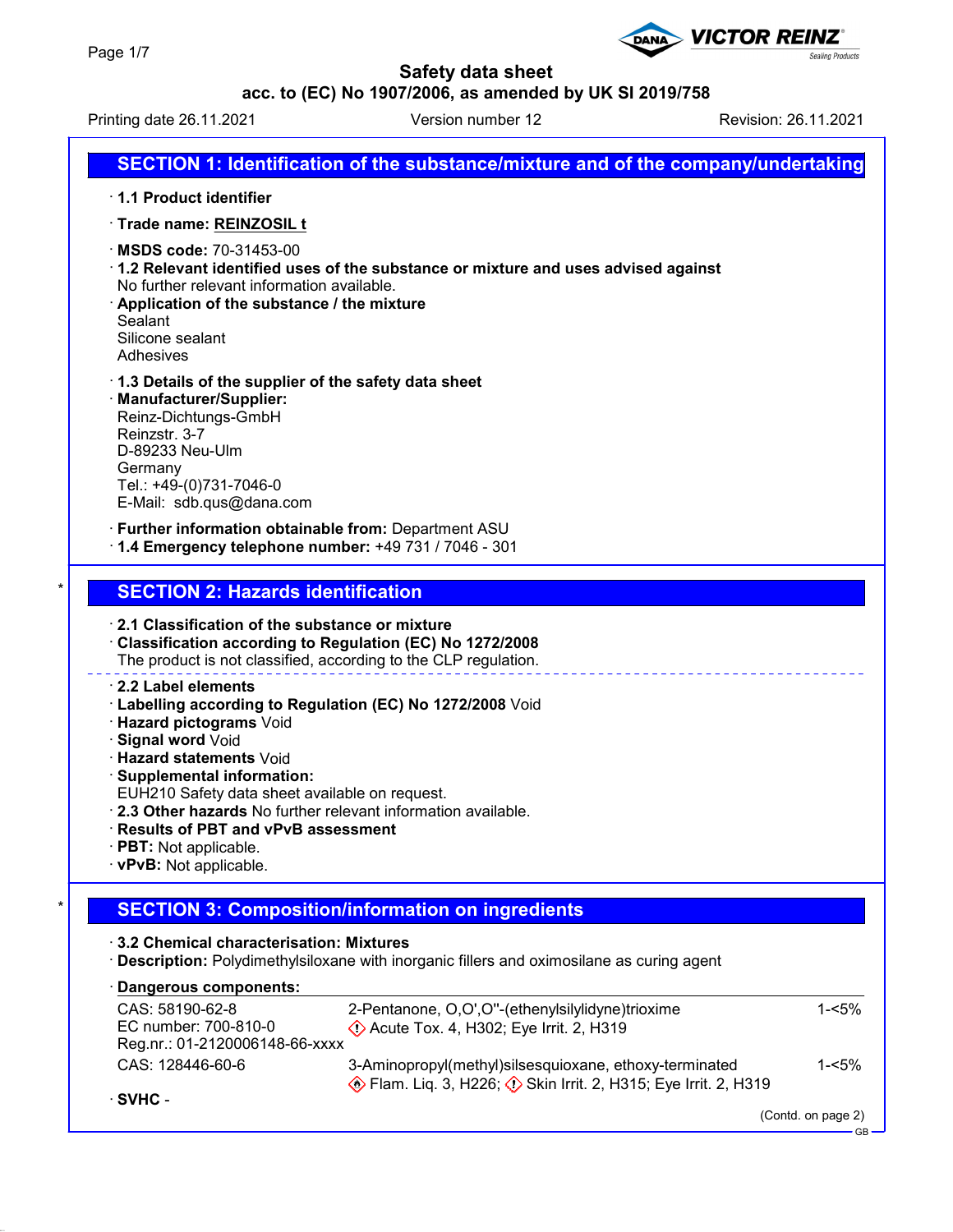## **acc. to (EC) No 1907/2006, as amended by UK SI 2019/758**

Printing date 26.11.2021 Version number 12 Revision: 26.11.2021

**VICTOR REINZ** 

(Contd. of page 1)

ealing Products

## **Trade name: REINZOSIL t**

· **Additional information:**

For the wording of the listed hazard phrases refer to section 16.

While curing the following substances are formed and released by a reaction with atmospheric humidity:

CAS: 623-40-5

2-Pentanone oxime

ELINCS: 484-470-6 Reg.nr.: 01-2119980079-27-xxxx Acute Tox. 4, H302; Eye Irrit. 2, H319; Aquatic Chronic 3, H412

# **SECTION 4: First aid measures**

## · **4.1 Description of first aid measures**

- · **General information:** Take affected persons out into the fresh air.
- · **After inhalation:** Supply fresh air; consult doctor in case of complaints.
- · **After skin contact:**

Remove from the skin using a cloth or paper. Then clean with water and soap.

If skin irritation continues, consult a doctor.

· **After eye contact:** Rinse opened eye for several minutes under running water. Then consult a doctor.

## · **After swallowing:**

Rinse out mouth and then drink plenty of water.

Seek immediate medical advice.

· **Information for doctor:** No further relevant information available.

- · **4.2 Most important symptoms and effects, both acute and delayed** No further relevant information available.
- · **4.3 Indication of any immediate medical attention and special treatment needed** No further relevant information available.

# **SECTION 5: Firefighting measures**

## · **5.1 Extinguishing media**

· **Suitable extinguishing agents:**

Use fire extinguishing methods suitable to surrounding conditions.

CO2, powder or water spray. Fight larger fires with water spray or alcohol resistant foam.

- · **5.2 Special hazards arising from the substance or mixture** No further relevant information available.
- · **5.3 Advice for firefighters**
- · **Protective equipment:** Wear self-contained respiratory protective device.

# **SECTION 6: Accidental release measures**

- · **6.1 Personal precautions, protective equipment and emergency procedures** Wear protective equipment. Keep unprotected persons away. Ensure adequate ventilation.
- · **6.2 Environmental precautions:** No special measures required.
- · **6.3 Methods and material for containment and cleaning up:**

Ensure adequate ventilation. Pick up mechanically.

Dispose of the material collected according to regulations.

· **6.4 Reference to other sections**

By a reaction with atmospheric humidity by-products are released. See chapter 8.

# **SECTION 7: Handling and storage**

· **7.1 Precautions for safe handling** Ensure good ventilation/exhaustion at the workplace.

(Contd. on page 3)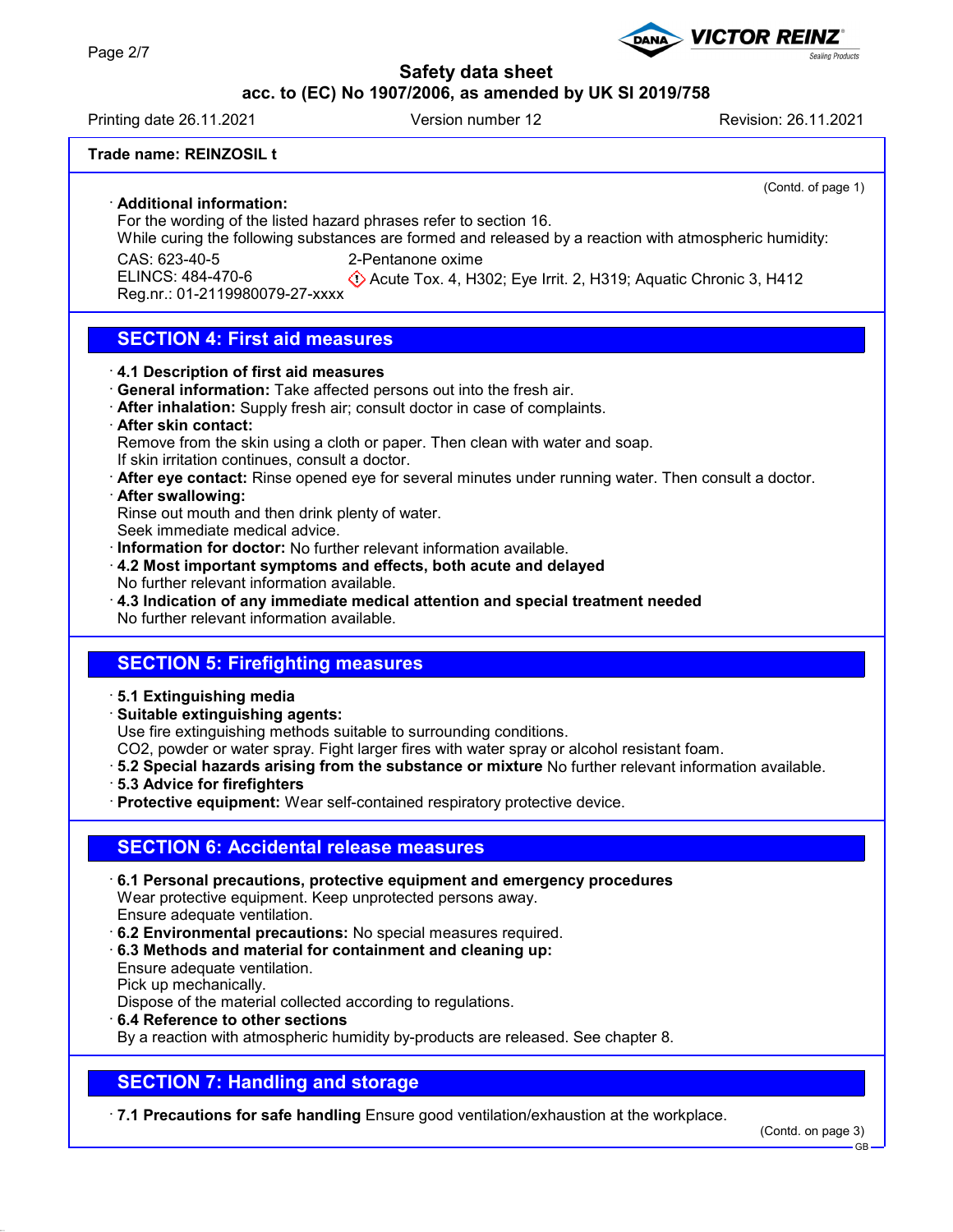# **acc. to (EC) No 1907/2006, as amended by UK SI 2019/758**

Printing date 26.11.2021 Version number 12 Revision: 26.11.2021

**VICTOR REINZ** 

· **Information about fire - and explosion protection:** No special measures required.

(Contd. of page 2)

**Sealing Products** 

· **7.2 Conditions for safe storage, including any incompatibilities**

· **Storage:**

· **Requirements to be met by storerooms and receptacles:** No special requirements.

· **Information about storage in one common storage facility:** Not required.

· **Further information about storage conditions:**

Store in cool, dry conditions in well sealed receptacles.

Protect from heat and direct sunlight.

· **7.3 Specific end use(s)** No further relevant information available.

## **SECTION 8: Exposure controls/personal protection**

- · **8.1 Control parameters**
- · **Additional information about design of technical facilities:** No further data; see item 7.
- · **Ingredients with limit values that require monitoring at the workplace:**

The product does not contain any relevant quantities of materials with critical values that have to be monitored at the workplace.

- · **Additional Occupational Exposure Limit Values for possible hazards during processing:** While curing the following substances are formed and released by a reaction with atmospheric humidity: 2-Pentanonoxime (CAS 623-40-5)
- · **Additional information:** The lists valid during the making were used as basis.

## · **8.2 Exposure controls**

- · **Personal protective equipment:**
- · **General protective and hygienic measures:**

The usual precautionary measures are to be adhered to when handling chemicals.

Keep away from foodstuffs, beverages and feed.

Avoid contact with the eyes and skin.

Do not inhale gases / fumes / aerosols.

Wash hands before breaks and at the end of work.

Do not eat, drink, smoke or sniff while working.

## · **Respiratory protection:**

Not necessary if room is well-ventilated.

Use suitable respiratory protective device in case of insufficient ventilation.

Filter AX

For further guidance,

please refer to HSE HSG53 "Respiratory Protective Equipment at work - A Practical Guide".

- · **Protection of hands:** Not required.
- · **Material of gloves** Not applicable.
- · **Penetration time of glove material** Not applicable.
- · **Eye protection:** Safety glasses
- · **Body protection:**



Protective work clothing

(Contd. on page 4) GB

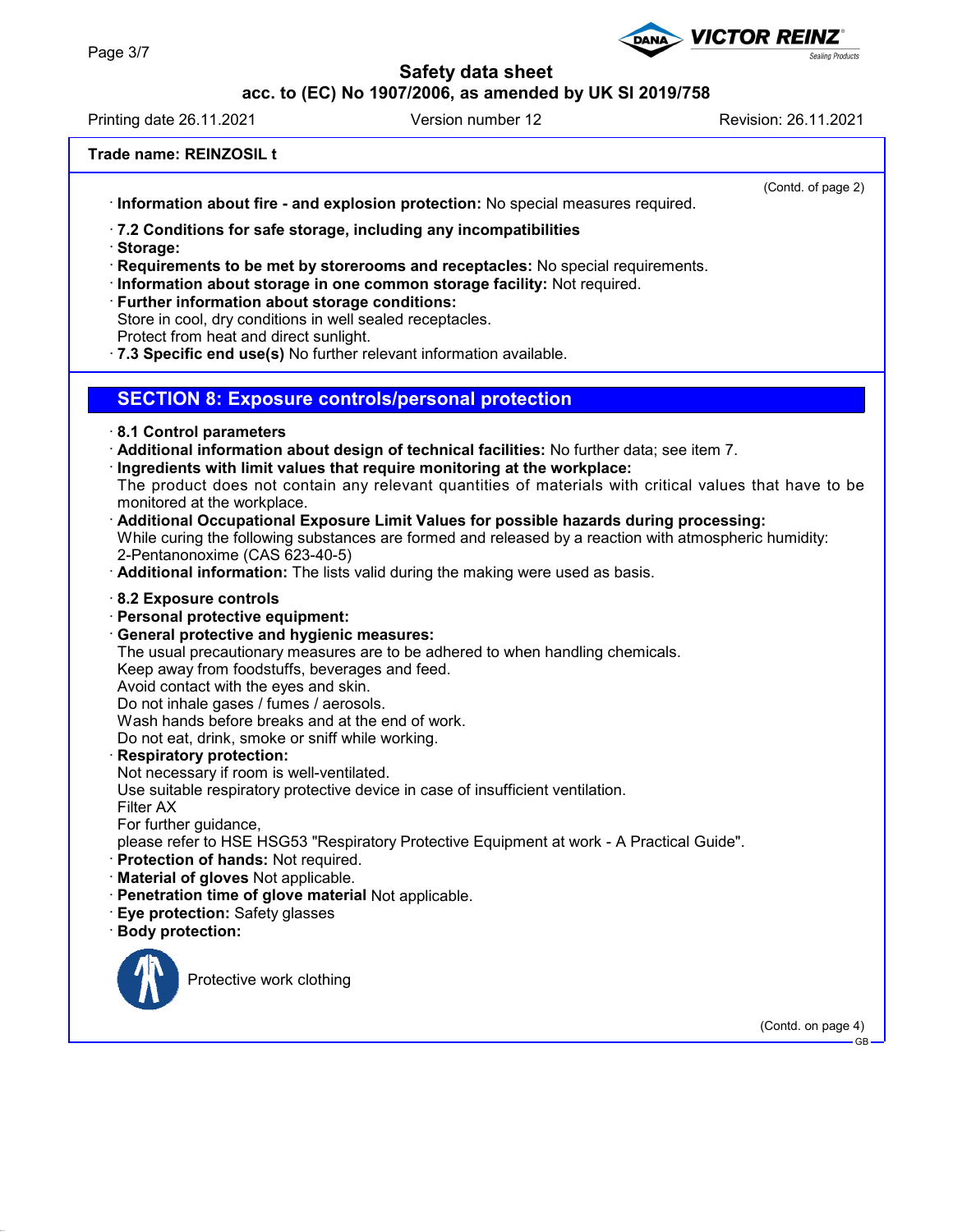# **acc. to (EC) No 1907/2006, as amended by UK SI 2019/758**

Printing date 26.11.2021 **Version number 12** Revision: 26.11.2021

**VICTOR REINZ®** 

**Trade name: REINZOSIL t**

(Contd. of page 3)

**Sealing Products** 

| 9.1 Information on basic physical and chemical properties |                                               |  |  |
|-----------------------------------------------------------|-----------------------------------------------|--|--|
| <b>General Information</b>                                |                                               |  |  |
| · Appearance:                                             |                                               |  |  |
| Form:                                                     | Pasty                                         |  |  |
| Colour:                                                   | Transparent                                   |  |  |
| Odour:                                                    | Characteristic                                |  |  |
| · pH-value:                                               |                                               |  |  |
| <b>Melting point/freezing point:</b>                      | Undetermined.                                 |  |  |
| Initial boiling point and boiling range: Not applicable.  |                                               |  |  |
| · Flash point:                                            | $>151$ °C                                     |  |  |
| · Flammability (solid, gas):                              | Product is not flammable.                     |  |  |
| · Auto-ignition temperature:                              | Product is not selfigniting.                  |  |  |
| <b>Explosive properties:</b>                              | Product does not present an explosion hazard. |  |  |
| Density at 20 °C:                                         | $1.03$ g/cm <sup>3</sup>                      |  |  |
| · Vapour density                                          | Not applicable.                               |  |  |
| · Solubility in / Miscibility with                        |                                               |  |  |
| water:                                                    | Immiscible / difficult to mix.                |  |  |
| · Solvent content:                                        |                                               |  |  |
| VOC (EU)                                                  | $0.0$ g/l                                     |  |  |
| VOC (EC)                                                  | 0.00%                                         |  |  |
| 9.2 Other information                                     | No further relevant information available.    |  |  |

# **SECTION 10: Stability and reactivity**

· **10.1 Reactivity** No further relevant information available.

- · **10.2 Chemical stability**
- · **Thermal decomposition / conditions to be avoided:** No decomposition if used according to specifications.
- · **10.3 Possibility of hazardous reactions** No dangerous reactions known.
- · **10.4 Conditions to avoid** No further relevant information available.
- · **10.5 Incompatible materials:** No further relevant information available.
- · **10.6 Hazardous decomposition products:**

None if stored according to specifications.

Beginning at approx. 150 °C small amounts of formaldehyde are formed by an oxidative decomposition.

# **SECTION 11: Toxicological information**

- · **11.1 Information on toxicological effects**
- · **Acute toxicity** Based on available data, the classification criteria are not met.
- **LD/LC50 values relevant for classification:** ·

## **CAS: 58190-62-8 2-Pentanone, O,O',O''-(ethenylsilylidyne)trioxime**

Oral LD50 1,000-2,000 mg/kg (rat)

- · **Primary irritant effect:**
- · **Skin corrosion/irritation** Slight irritation possible.
- · **Serious eye damage/irritation** Slight irritation possible.

GB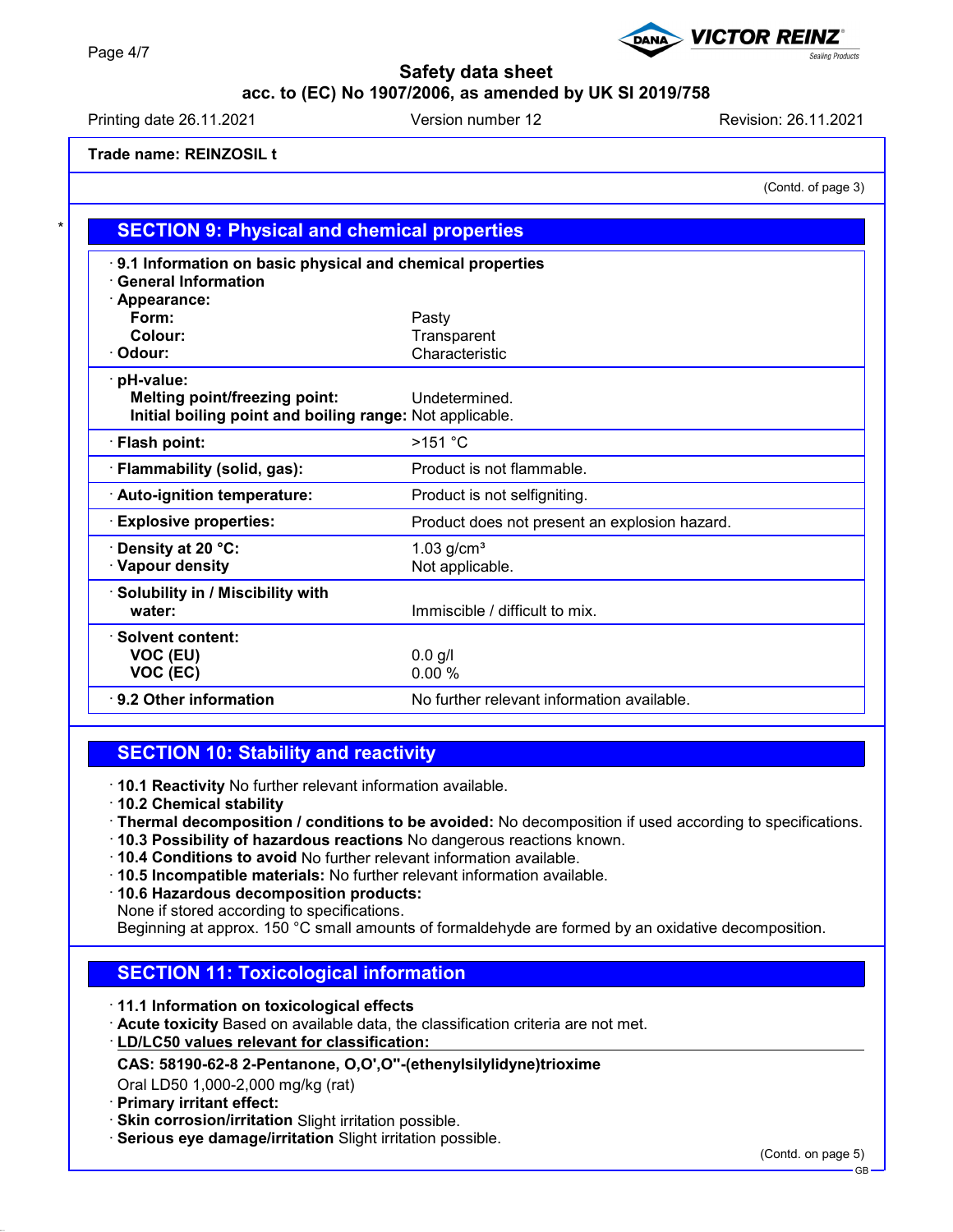# **acc. to (EC) No 1907/2006, as amended by UK SI 2019/758**

Printing date 26.11.2021 Version number 12 Revision: 26.11.2021

## **Trade name: REINZOSIL t**

(Contd. of page 4)

**Sealing Products** 

- · **Respiratory or skin sensitisation** Based on available data, the classification criteria are not met. · **Additional toxicological information:**
- · **CMR effects (carcinogenity, mutagenicity and toxicity for reproduction)**
- · **Germ cell mutagenicity** Based on available data, the classification criteria are not met.
- · **Carcinogenicity** Based on available data, the classification criteria are not met.
- · **Reproductive toxicity** Based on available data, the classification criteria are not met.
- · **STOT-single exposure** Based on available data, the classification criteria are not met.
- · **STOT-repeated exposure** Based on available data, the classification criteria are not met.
- · **Aspiration hazard** Based on available data, the classification criteria are not met.

## **SECTION 12: Ecological information**

- · **12.1 Toxicity**
- **Aquatic toxicity:** ·

#### **CAS: 58190-62-8 2-Pentanone, O,O',O''-(ethenylsilylidyne)trioxime**

EC50/48 h >100 mg/L (daphnia magna)

- · **12.2 Persistence and degradability** No further relevant information available.
- · **Other information:** The product is not biodegradable.
- · **12.3 Bioaccumulative potential** No further relevant information available.
- · **12.4 Mobility in soil** No further relevant information available.
- · **12.5 Results of PBT and vPvB assessment**
- · **PBT:** Not applicable.
- · **vPvB:** Not applicable.
- · **12.6 Other adverse effects** No further relevant information available.

## **SECTION 13: Disposal considerations**

#### · **13.1 Waste treatment methods**

· **Recommendation**

Uncured product may not be disposed of together with household waste and may not reach sewage system. To dispose of, open product containers and let them stand in open air until the reaction is finished totally (means there is no more smell). After that, waste can be disposed of as the cured product.

Cured product can be deposited together with domestic waste. Observe the specific related regulations of local authorities.

#### **European waste catalogue** ·

08 04 10 waste adhesives and sealants other than those mentioned in 08 04 09

#### · **Uncleaned packaging:**

· **Recommendation:**

Empty packages totally (without drops or grains, cleaned with a spatula). Under observation of the relevant local respectively national regulations re-use or recycling is preferred.

# **SECTION 14: Transport information**

- · **14.1 UN-Number**
- · **ADR, ADN, IMDG, IATA** Void

## · **14.2 UN proper shipping name**

· **ADR, ADN, IMDG, IATA** Void

(Contd. on page 6)

GB

**VICTOR REINZ**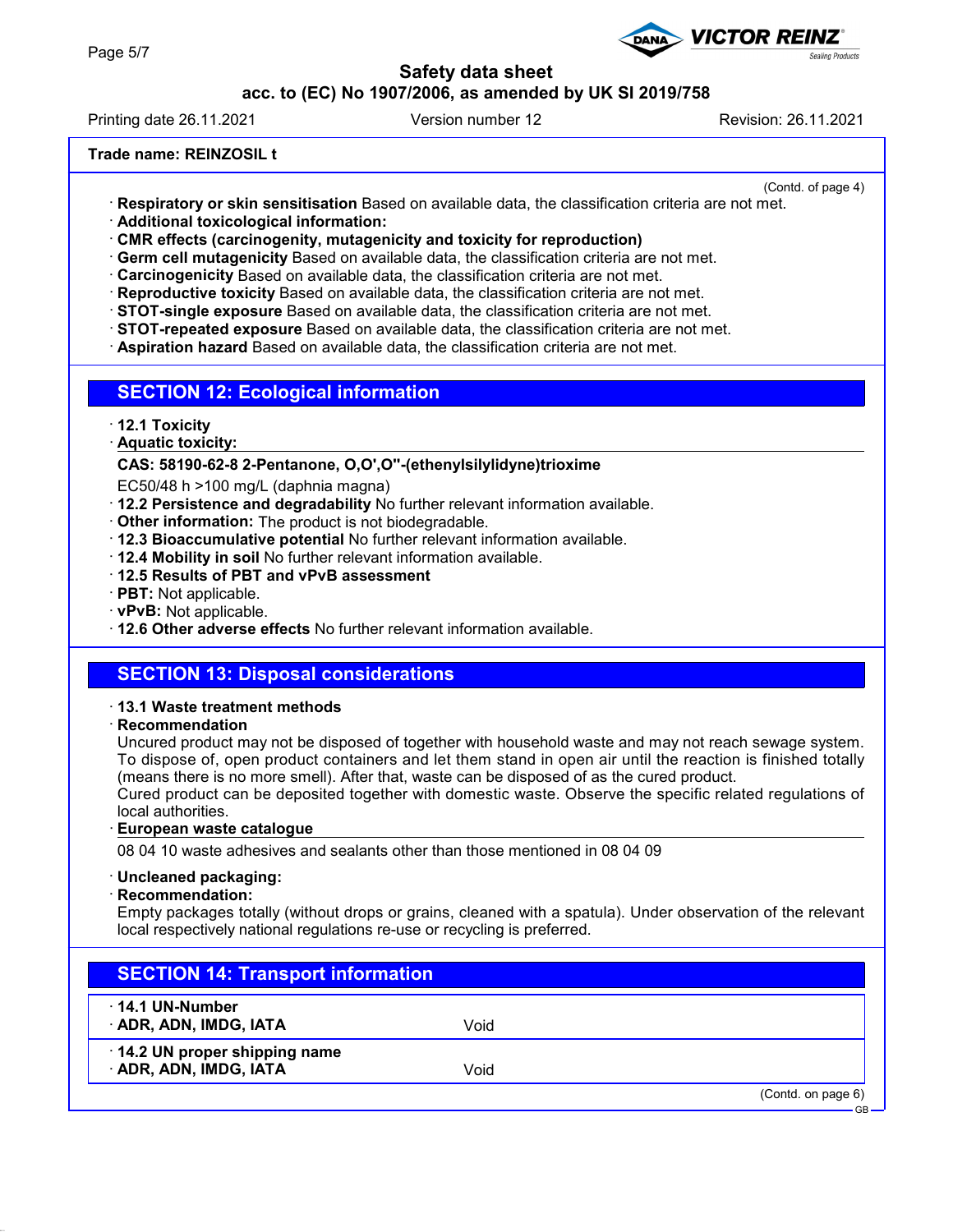# **acc. to (EC) No 1907/2006, as amended by UK SI 2019/758**

Printing date 26.11.2021 Version number 12 Revision: 26.11.2021 **Trade name: REINZOSIL t** (Contd. of page 5)

| 14.3 Transport hazard class(es)                                                   |                 |  |
|-----------------------------------------------------------------------------------|-----------------|--|
| · ADR, ADN, IMDG, IATA<br>∴Class                                                  | Void            |  |
| 14.4 Packing group<br>· ADR, IMDG, IATA                                           | Void            |  |
| 14.5 Environmental hazards:<br>· Marine pollutant:                                | No              |  |
| 14.6 Special precautions for user                                                 | Not applicable. |  |
| 14.7 Transport in bulk according to Annex II of<br><b>Marpol and the IBC Code</b> | Not applicable. |  |
| · UN "Model Regulation":                                                          | Void            |  |

# **SECTION 15: Regulatory information**

· **15.1 Safety, health and environmental regulations/legislation specific for the substance or mixture** "EU-CLP" Regulation (EC) No 1272/2008 (OJ L 353, 31.12.2008, p.1) "EU-REACH" Regulation (EC) No 1907/2006 (OJ L 396, 30.12.2006, p.1, with subsequent amendments) COMMISSION REGULATION (EU) 2020/878 of 18 June 2020. HSE EH40/2005 Workplace Exposure Limits (as amended)

· **National regulations:**

· **Additional classification according to Decree on Hazardous Materials, Annex II:** No further relevant information available.

· **Information about limitation of use:** No further relevant information available.

· **15.2 Chemical safety assessment:** A Chemical Safety Assessment has not been carried out.

# **SECTION 16: Other information**

This information is based on our present knowledge. However, this shall not constitute a guarantee for any specific product features and shall not establish a legally valid contractual relationship.

## · **Relevant phrases**

H226 Flammable liquid and vapour.

- H302 Harmful if swallowed.
- H315 Causes skin irritation.
- H319 Causes serious eye irritation.

H412 Harmful to aquatic life with long lasting effects.

- · **Abbreviations and acronyms:** ADR: Accord relatif au transport international des marchandises dangereuses par route (European Agreement Concerning the
- International Carriage of Dangerous Goods by Road)
- IMDG: International Maritime Code for Dangerous Goods IATA: International Air Transport Association
- GHS: Globally Harmonised System of Classification and Labelling of Chemicals
- EINECS: European Inventory of Existing Commercial Chemical Substances
- ELINCS: European List of Notified Chemical Substances
- CAS: Chemical Abstracts Service (division of the American Chemical Society)
- VOC: Volatile Organic Compounds (USA, EU)
- LC50: Lethal concentration, 50 percent
- LD50: Lethal dose, 50 percent
- PBT: Persistent, Bioaccumulative and Toxic
- SVHC: Substances of Very High Concern vPvB: very Persistent and very Bioaccumulative



GB